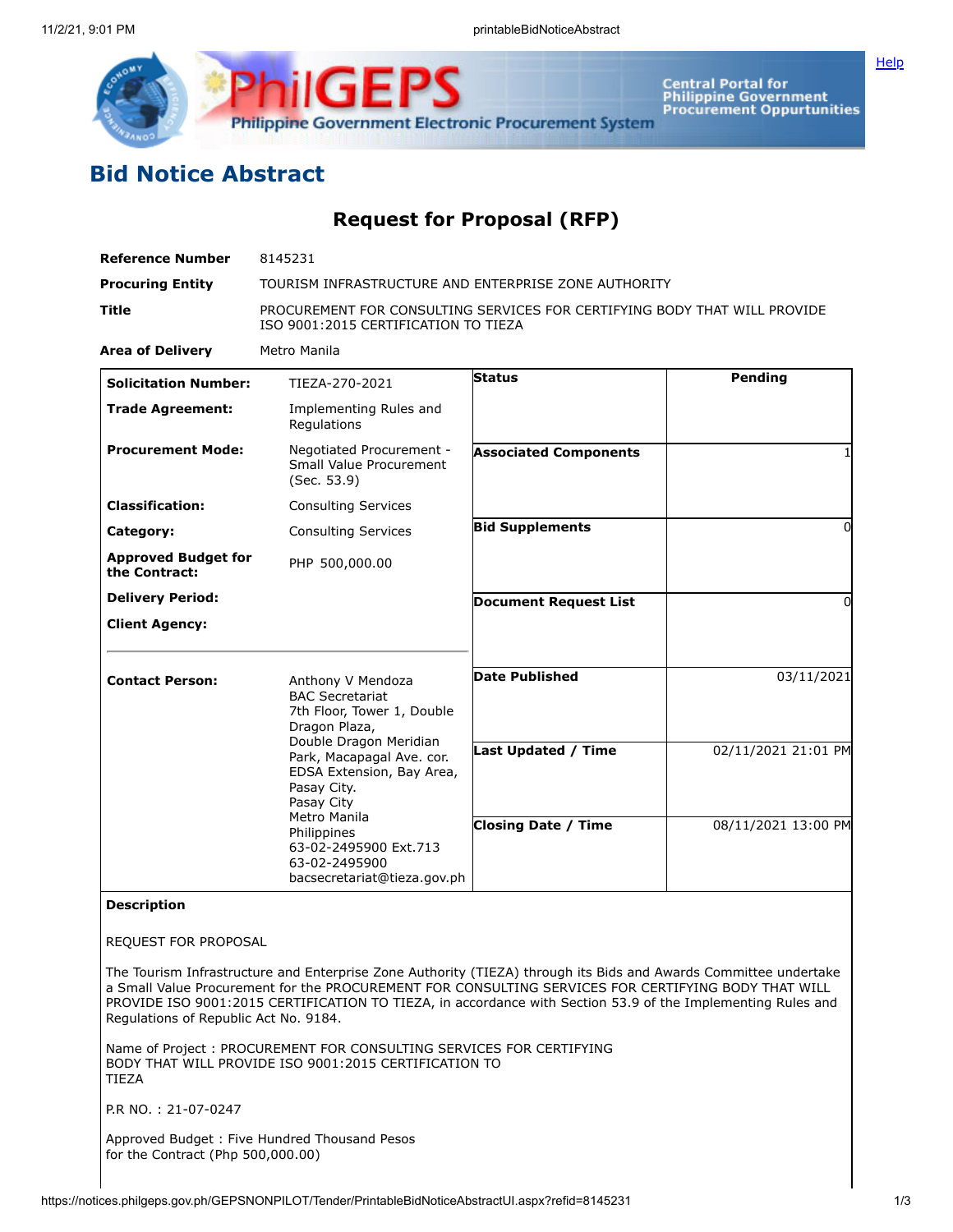11/2/21, 9:01 PM printableBidNoticeAbstract Description : 1 lot CONSULTING SERVICES FOR A CERTIFYING BODY TO PROVIDE ISO 9001:2015 Delivery Location : TOURISM INFRASTRUCTURE and ENTERPRISE ZONE AUTHORITY (TIEZA) Pasay City Schedule of Delivery : First deliverables is 30 days Upon Receipt of Notice to Proceed (Please See Table Below) 1. Certification Audit 2. Issuance of ISO 9001:2015 certificate valid for three (3) years 3. Surveillance Audit for the 2nd year and 3rd year • Prepare and submit certification audit plan • Conduct certification audit; and • Prepare and submit audit report detailing observations, opportunities for improvement and any non-conformity to ISO 9001:2015 standards and suggestions on how to address them within five (5) working days after the conduct of the on-site audit • Conduct the surveillance audit; and • Prepare and submit audit report detailing observations, opportunities for improvement and any non-conformity to ISO 9001:2015 standards and suggestions on how to address them within five (5) working days after the conduct of the on-site audit Interested service providers are required to submit their valid and current Mayor's Permit, Professional License/Curriculum Vitae Income/Business Tax Return, PhilGEPS Registration Number, Omnibus Sworn Statement duly notarized (see attached format) and proposal upon submission of proposal. Interested service providers are required to submit their valid and current Mayor's Permit, Professional License/Curriculum Vitae Income/Business Tax Return, PhilGEPS Registration Number, Omnibus Sworn Statement duly notarized (in the format prescribed by GPRA and related issuances) and bid proposal during the period of submission. Award of contract shall be made to the Highest/ Single rated and Responsive proposal. Any interlineations, erasures or overwriting shall be valid only if signed or initialed by the bidder or his/her duly authorized representative/s. In line with the government's directive to ensure safety and prevent the spread of COVID-19, please be guided that the submission of proposals shall be done online. Interested bidders may obtain further information and be issued with the Terms of Reference (TOR) from the TIEZA BAC Secretariat (please see contact details below). A password protected electronic copy of the proposal and above requirements ( in pdf/img/jpg format) shall be sent to the BAC Secretariat at tiezabac.online@gmail.com on or before 1:00 PM of November 2, 2021. Please indicate in the email subject the Name of the Project. Deadline of submission is 1:00 PM of November 8, 2021. A system-generated acknowledgement reply shall be sent to the supplier's email indicating the actual date and time of receipt of the submission. Interested Bidders shall send another email to the BAC Secretariat at tiezabac.online@gmail.com, indicating the password of the previously sent electronic files from 1:00 PM to 1:30 PM of November 8, 2021. Interested bidders may contact TIEZA BAC Secretariat at this e-mail address, tieza.bacsecretariat@gmail.com, for details. Late bids shall not be accepted. Consultants shall submit their archived/compressed in a document folder and password-protected online proposal reflecting the name of the project on or before 1:00 PM of November 8 2021 to the TIEZA BAC Secretariat through a soft copy sent via e-mail to tiezabac.online@gmail.com, provided that it complies with the following conditions: i. It should be in a clear .PDF/.IMG/.JPG/.TIFF/.GIF/.PNG format with the password provided by their authorized representatives to the members of the Bids and Awards Committee during the opening of eligibility requirements

through video conferencing via Microsoft Teams.;

ii. It is arranged accordingly based on the Eligibility Checklist using standard file name.

iii. The documents should sent as raw file. Submission of documents through Google drive or similar application is not allowed.

For further information, please contact: